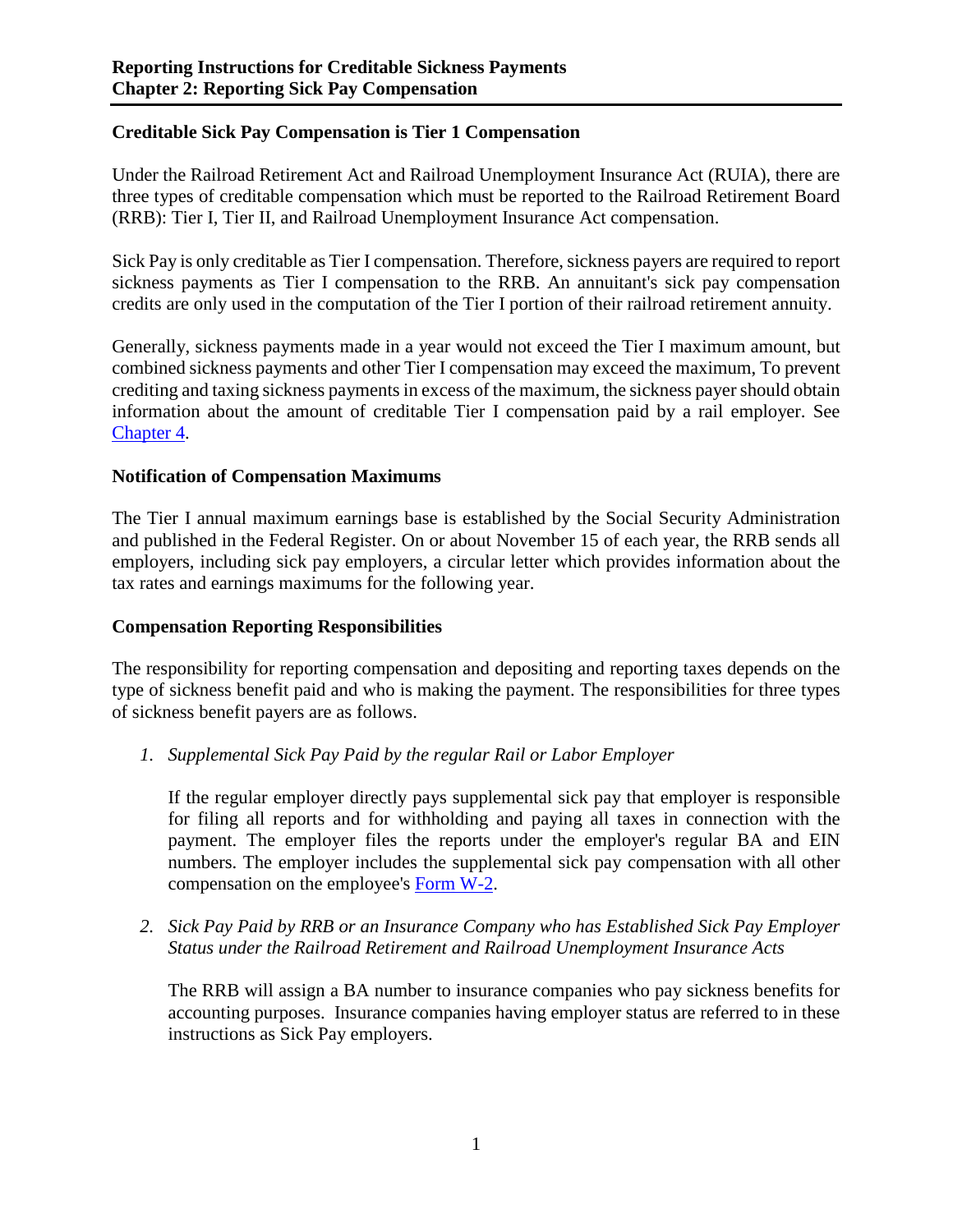RRB Sick Pay Employer Responsibilities:

- Withhold the employee Tier 1 tax from the Sick Pay;
- Deposit the tax withheld with the IRS;
- Notify the regular employer of the amount of sick pay paid to its employees. (The RRB releases Form ID-6, Transmittal Report of Tier I Tax Transactions to notify railroad employers of the amount of sickness benefits the RRB paid.);
- File [Form CT-1](https://www.irs.gov/pub/irs-pdf/fct1.pdf) with the IRS to report the employee Tier I tax withheld on the sick pay using the regular employer's EIN;
- File Form BA-3 with the RRB using the Sick Pay payer's BA number; and
- File Forms [W-2](https://www.irs.gov/pub/irs-pdf/fw2.pdf) and [W-3](https://www.irs.gov/pub/irs-pdf/fw3.pdf) with the [Social Security Administration.](https://www.ssa.gov/) (See [IRS Pub 915\)](https://www.irs.gov/pub/irs-pdf/p915.pdf).

Railroad Employer's Responsibilities:

- Provide the sickness payer with the last month the employee worked prior to claiming sick pay;
- The total compensation paid to the employee during the calendar year; and
- The employee's contribution to the sick pay plan, if any.

Note: The above information is needed by the third party in order to determine the appropriate employee Tier I tax to be withheld from the sick pay.

- Pay the employer matching Tier I tax when notified that sickness payments were made;
- Include on [Form CT-1](https://www.irs.gov/pub/irs-pdf/fct1.pdf) filed with the [IRS,](https://www.irs.gov/) the employer matching Tier I tax deposited for the sickness payments.

# *3. Other Sickness Payers*

Companies who do not have employer status under the Railroad Retirement or Unemployment and Sickness Insurance Acts are referred to as other third party sickness payers.

An employer may arrange for a third party to act as the employer's agent for the payment of sick pay. The employer may or may not arrange for the third party to provide administrative services for the employer such as filing [Forms CT-1](https://www.irs.gov/pub/irs-pdf/fct1.pdf) and BA-3. The responsibilities are divided by agreement between the employer and the third party. If the third party does provide such administrative services, they are doing so as an agent of the railroad employer and not as an employer under the RRA. Therefore, the third party would file Form BA-3 using the rail employer's BA number. The employer would include the supplemental sick pay compensation on the employee's [Form W-2](https://www.irs.gov/pub/irs-pdf/fw2.pdf) along with other compensation.

# **Coordinating Supplemental Benefits with Bureau Unemployment Sickness Insurance**

If you are paying supplemental sick pay under a plan whereby you pay the difference between the sick benefits paid by the RRB and a set amount, such as the employee's regular salary, you must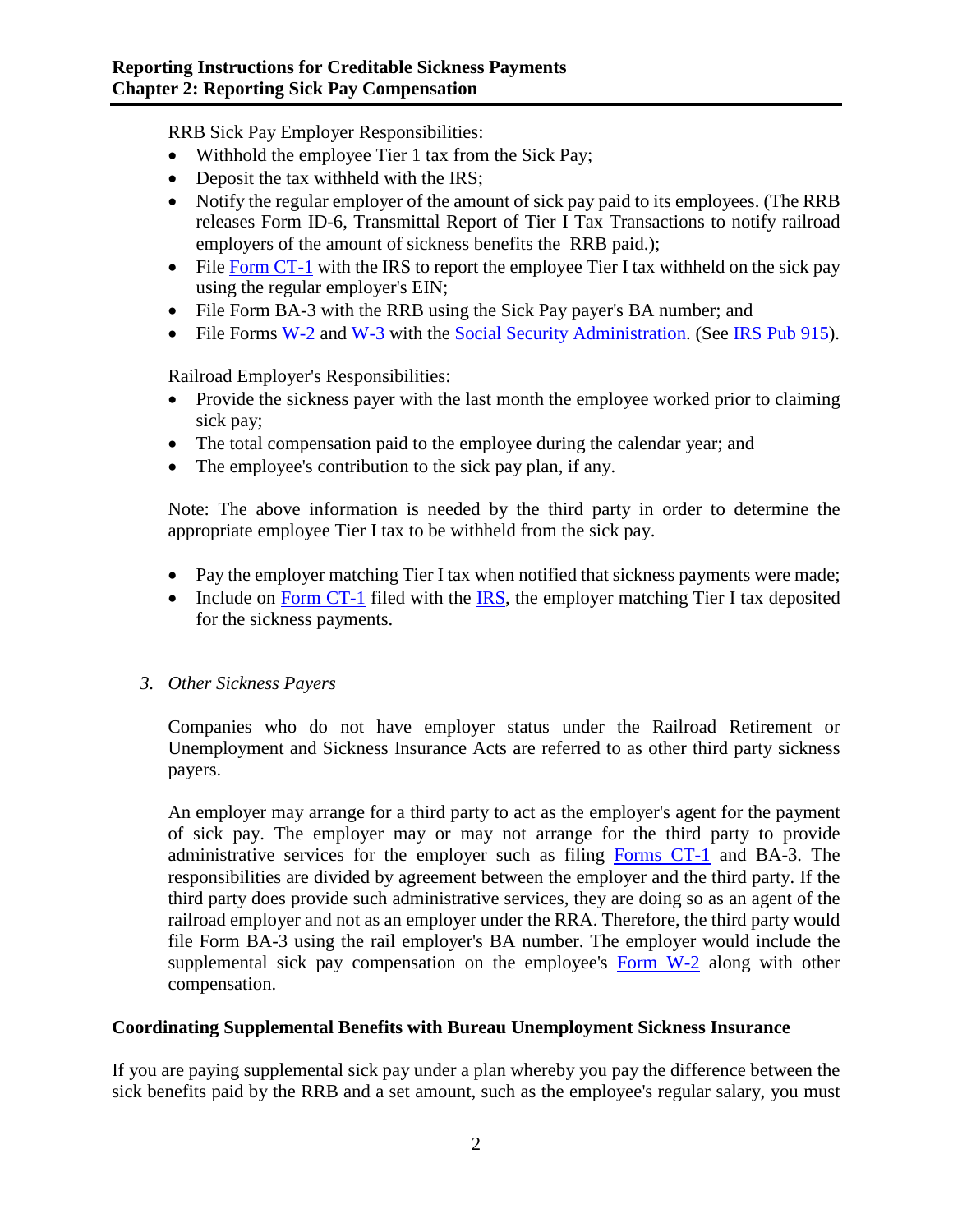have your plan approved by the RRB. You may also want to establish a procedure whereby you receive notification from the RRB of sickness benefit payments so that your payments are coordinated with RRB Sickness benefits. Contact:

Chief of RUIA, Internet and Support Railroad Retirement Board 844 North Rush Street Chicago, Illinois 60611-1275

## **Creditable Sick Pay vs Regular Earnings vs Non-creditable Sick Benefits**

Sometimes it is difficult to determine whether a sickness or disability payment is creditable as regular earnings or as sick pay or whether the compensation is creditable at all. The following instructions, table, and examples are to help clarify these distinctions.

## **Regular Earnings**

If an employee is covered under a plan whereby he or she receives regular earnings or salary while unable to work, this is regular earnings rather than sick pay. Payments under a wage continuation plan are generally considered regular earnings. Regular earnings are creditable as Tier I, Tier II, and RUIA compensation and generate service month credit for the months in which the compensation is paid. Any payment made through the railroad employer's regular payroll system is presumed to be regular compensation.

#### **Non-Creditable Sick Benefits**

Some payments are excluded from creditable and taxable compensation by law and regulation whether paid by the employer or another party. Excluded are payments:

- made under a worker's compensation law;
- made following the sixth month after the month the employee last worked;
- made after the calendar year of the employee's death;
- made under the Railroad Unemployment Insurance Act based on an on-the-job injury;
- that exceed the Tier I earnings base;
- of medical and hospital expenses; and
- attributable to employee contributions to a sick pay plan made with after-tax dollars.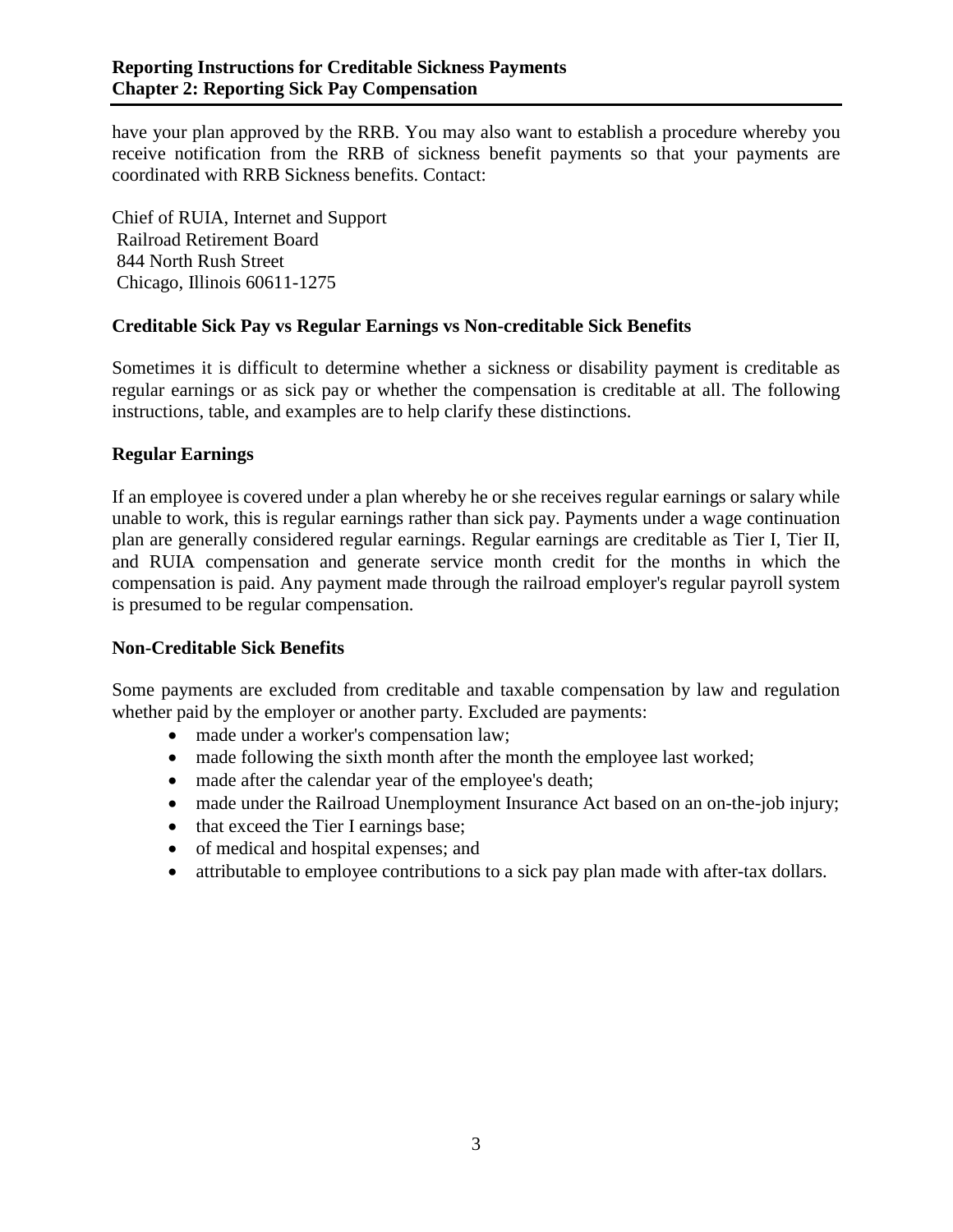|                | <b>Type of Benefit</b>                                                                                                            | <b>Regular</b><br><b>Compensation</b> | <b>Sick Pay</b><br><b>Compensation</b> | <b>Not Compensation</b><br><b>Under</b><br><b>RRA/RRTA</b> |
|----------------|-----------------------------------------------------------------------------------------------------------------------------------|---------------------------------------|----------------------------------------|------------------------------------------------------------|
| $\mathbf{1}$   | Full salary while unable to<br>work due to illness, injury etc.                                                                   | X                                     |                                        |                                                            |
| $\overline{2}$ | Partial salary while unable to<br>work.                                                                                           | X                                     |                                        |                                                            |
| 3              | Sick Pay paid by employer to<br>employees generally. (Also see<br>#6 and #7.)                                                     |                                       | X                                      |                                                            |
| $\overline{4}$ | Sick Pay paid by employer on a<br>discretionary basis.                                                                            | X                                     |                                        |                                                            |
| 5              | Sick Pay paid by RRB, sick pay<br>employer, or other third party.<br>(Also see #6 and #7.)                                        |                                       | X                                      |                                                            |
| 6              | Sick Pay paid after the 6th<br>month following the month the<br>employee last worked                                              |                                       |                                        | X                                                          |
| $\overline{7}$ | Sick or disability benefit paid<br>under an insurance plan<br>whereby employee pays the<br>premiums                               |                                       |                                        | X                                                          |
| 8              | Sick or disability benefit paid<br>under an insurance plan where<br>the employer pays all of the<br>premiums or cost              |                                       | X                                      |                                                            |
| 9              | Sick or disability benefit paid<br>under an insurance plan where<br>both the employee and<br>employer pay part of the<br>premiums |                                       | X                                      | X                                                          |
| 10             | Supplemental Sick Pay paid by<br>the employer                                                                                     |                                       | X                                      |                                                            |
| 11             | Disability benefit based on an<br>injury not loss of work                                                                         |                                       |                                        | X                                                          |

# **Sick Pay vs Regular Earnings vs Non-Creditable Sick Benefits**

\* The sick benefits are creditable Tier I compensation in an amount based on the percent the employer pays for the sick pay insurance premium or cost.

# **Examples of Above Types of Benefits**

1. An employer pays its employees their full salary and benefits for 30, 60, or 120 days of sickness depending on the employee's seniority.